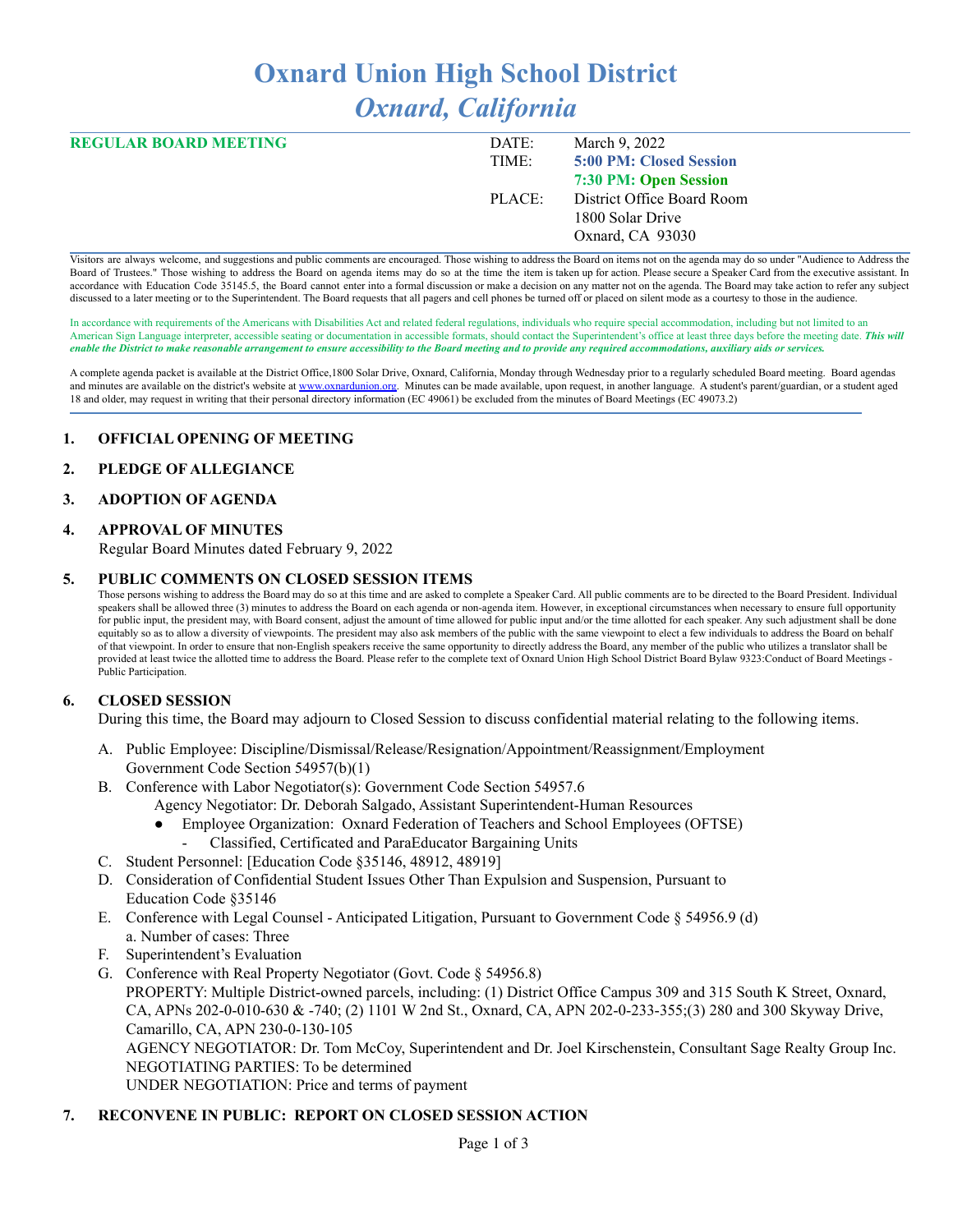Board Meeting Agenda March 9, 2022

#### **8. RECOGNITION**

- ➢ Outstanding Students Hueneme High School
- ➢ Girls Wrestling State Tournament Qualifiers Hueneme High School

#### **9. PUBLIC COMMENTS TO ADDRESS THE BOARD OF TRUSTEES**

Those persons wishing to address the Board may do so at this time and are asked to complete a Speaker Card. All public comments are to be directed to the Board President. Individual speakers shall be allowed three (3) minutes to address the Board on each agenda or non-agenda item. However, in exceptional circumstances when necessary to ensure full opportunity for public input, the president may, with Board consent, adjust the amount of time allowed for public input and/or the time allotted for each speaker. Any such adjustment shall be done equitably so as to allow a diversity of viewpoints. The president may also ask members of the public with the same viewpoint to elect a few individuals to address the Board on behalf of that viewpoint. In order to ensure that non-English speakers receive the same opportunity to directly address the Board, any member of the public who utilizes a translator shall be provided at least twice the allotted time to address the Board. Please refer to the complete text of Oxnard Union High School District Board Bylaw 9323:Conduct of Board Meetings - Public Participation.

#### **10. SUPERINTENDENT'S REPORT**

#### **11. STUDENT REPRESENTATIVE TO THE BOARD – ZOE GONZALEZ**

#### **12. CONSENT CALENDAR**

#### **Business Services**

- A. Consideration of Approval of Purchase Orders and Direct Pays, January 29 February 24, 2022
- B. Consideration of Approval of Donations, January 10 February 28, 2022
- C. Consideration of Approval of Contract Award to Charter Communications (Spectrum Enterprise) for Internet Connection Between Solar Drive and Ventura County Office of Education
- D. Consideration of Approval of Contract with Monarch Photography for District-Wide Yearbook and ID Badge Photography Services
- E. Consideration of Approval of Contract Award to ConvergeOne, Inc. for District-Wide Replacement of Technology Switches, E-Rate RFP 656
- F. Consideration of Approval of Contract Award to NIC Partners for District-Wide Replacement of Wireless Access Points, E-Rate RFP 657
- G. Consideration of Approval of Contract Award to Modern Construction Management, Inc. for Gym Bleacher Replacements at ACHS and RMHS, Bid 658
- H. Consideration of Approval of Contract Award to Vernier Construction Services for Additional Quality and Inspection Services for the RMHS – Measure A
- I. Consideration of Approval for Plan Fee Check Issuance to the City of Oxnard for DSHS Offsite Improvement Requirements – Measure A
- J. Consideration of Approval for Plan Check Fees to the California Department of Education for DSHS Design and Development – Measure A
- K. Consideration of Approval of Land Use Tentative Agreement Between OUHSD and AMCAL Somis Ranch Fund, L.P.

#### **Educational Services**

- L. Consideration of Approval of Memorandum of Understanding Between Oxnard Union High School District (OUHSD) and Santa Barbara Community College (SBCC) as the Fiscal Agent for the K12 Strong Workforce Program for the South Central Coast Regional Consortium
- M. Consideration of Approval of the Single Sign-On API License Agreement for the VitaNavis<sup>®</sup> Platform to the Subscription Agreement Between the Oxnard Union High School District (OUHSD) and the VitaNavis Career Assessment Platform
- N. Consideration of Approval of the Purchase of a New Taylor Freezer for the Pacifica High School Culinary Arts Academy
- O. Consideration of Approval of Memorandum of Understanding Between California Lutheran University's TRIO Pre-University Programs and Oxnard Union High School District
- P. Consideration of Approval of Data Sharing Services Agreement Between the Foundation for California Community Colleges and Oxnard Union High School District for the California College Guidance Initiative
- Q. Consideration of Approval to Contract Therapeutic Play Foundation for "Peer Wellness Leader Training" as a Social Justice Initiative That Addresses Raising Mental Health Awareness for High School Aged Youth